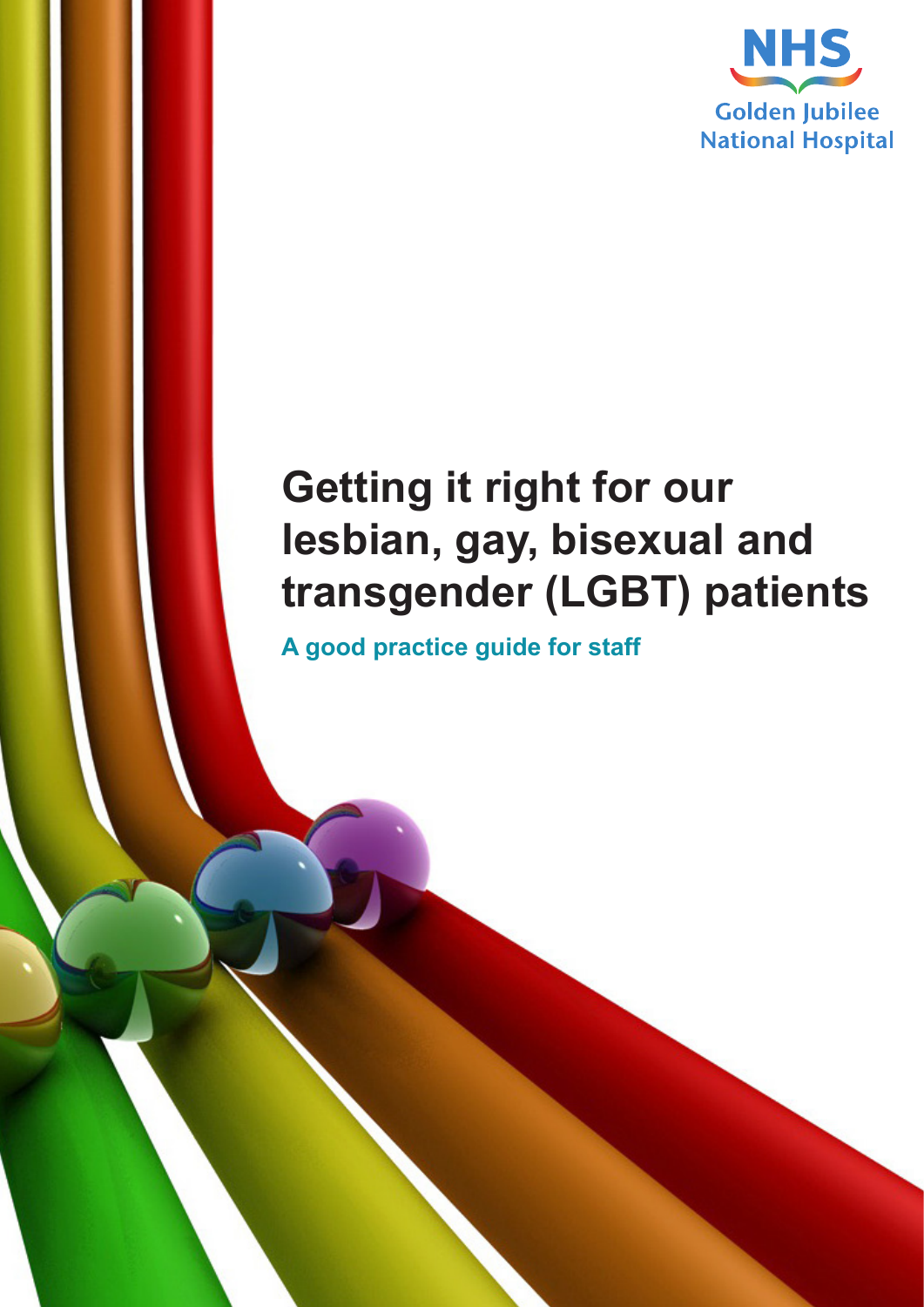## **Terminology used in this guide**

**Sexual orientation is a combination of emotional, romantic, sexual or affectionate attraction to another person. This can include attractions to:**

- **• people who are the same sex (i.e. gay men, gay women/lesbians);**
- **• people who are the opposite sex (i.e. heterosexual, straight men and women); and**
- **• people of both sexes. (i.e. bisexual men or women)**

**Trans or transgender is an umbrella term for people who, for whatever reason, feel their gender identity or gender expression differs from their birth sex. Transsexual people are individuals who are in the medical process of undergoing Gender Reassignment** 

**The term transphobia is used to describe a prejudice, fear, hatred, or negative feeling or belief against those people who are transsexual, transgender or who do not meet society's expectation around gender roles.**

### **Good communication**

Use inclusive and gender neutral language and avoid using language which assumes your patient is heterosexual.

Instead of asking "are you married" and referring to a husband or wife, use the term "partner".

Avoid making assumptions. If you are unsure, use the term "they/their" until the patient uses a gender-specific term.

Use the terms used by your patient when discussing their partner or family members. Not all LGB patients are comfortable using the terms lesbian, gay or bisexual when describing themselves.

Challenge prejudiced behaviour from colleagues or other patients. Being in hospital can be frightening and stressful and witnessing negative comments or attitudes adds to this stress.

The act of disclosing your sexual orientation or gender identity to someone is described as "coming out".

The act of undergoing gender reassignment is referred to as "transitioning" and is considered to be a very personal experience for the individual.

Harmless remarks that assume that only opposite-sex relationships are valid can discourage LGB patients from discussing their sexual orientation.

Using the word "Tranny" or asking a transgender person what their "real" name is, i.e. the name they were born with, is inappropriate and offensive to Trans people.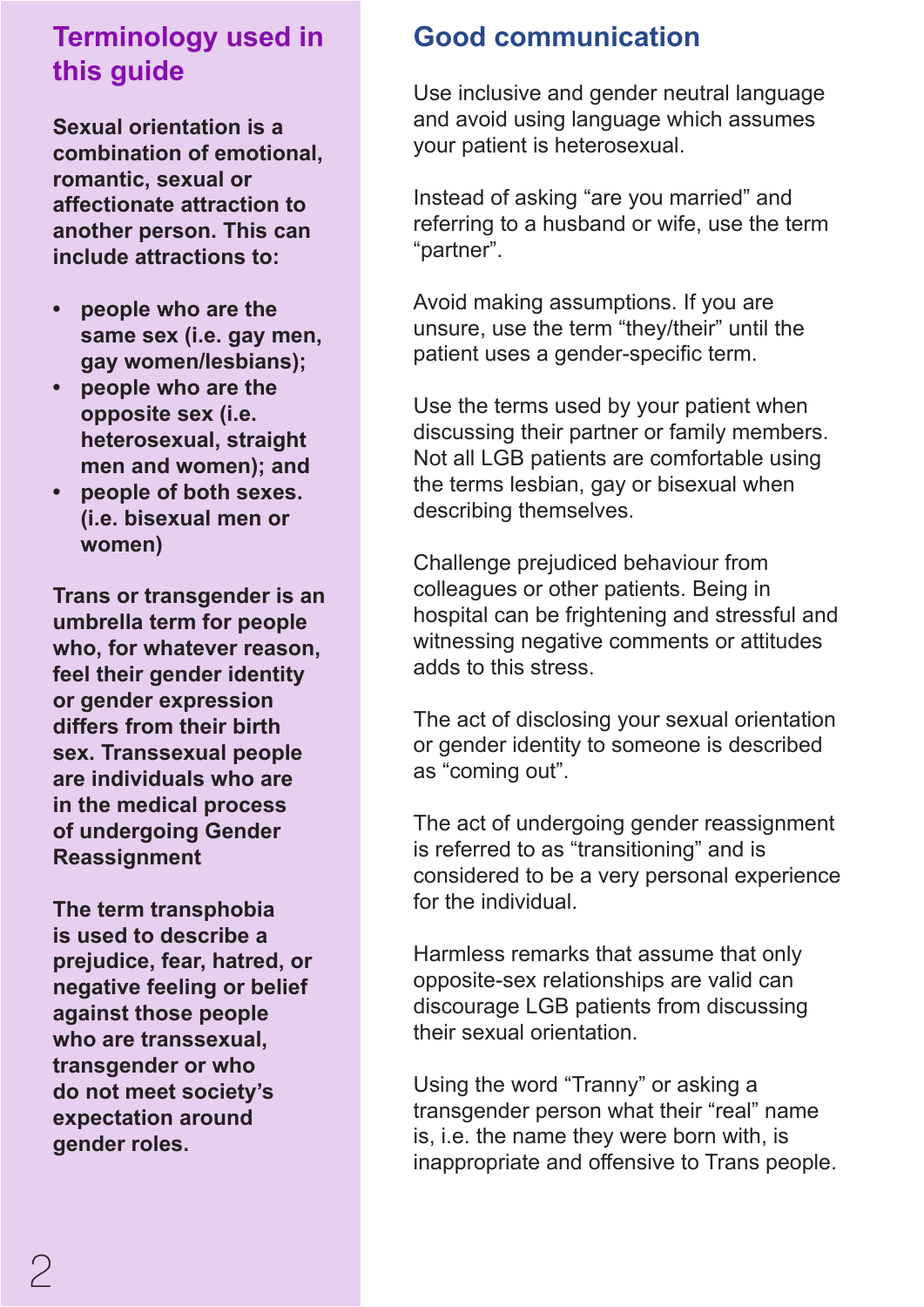#### **Confidentiality, consent and sharing information**

Civil Partnerships are the legal way to formalise a same-sex relationship, and get the same rights as married couples. A patient's civil partner will in normal circumstances be accepted as their next of kin.

Disclosing a person's transexual status to a third party without first gaining their express permission to do so is forbidden.

The Gender Recognition (Disclosure of Information) (Scotland) Order 2005 permits disclosure for medical purposes of the protected information about someone's gender recognition history only where:

- the disclosure is made to a health professional;
- the disclosure is made for medical purposes; and
- the person making the disclosure reasonably believes that the patient has given consent to the disclosure or cannot give such consent (for example, if they are unconscious).

Respect privacy and confidentiality. When recording a patient's sexual orientation, only make a record of this with your patient's permission and explain who will have access to the information and what it will be used for.

Ask your patient:

- Who do you want to have around?
- Who do you wish information to be given to or withheld from?
- Who should be contacted in an emergency?
- Who do you wish to be involved in decisionmaking if you can't make your own care decisions?

#### **Care of Transgender patients**

Avoid making assumptions about a patient's gender or sexual orientation based on their appearance.

Trans patients must be treated as being of the gender in which they are presenting, unless advised otherwise by the patient.

Patients should be offered a chaperone or be invited to have a relative or friend present with them during any intimate examination or procedure. Their personal preference should be documented in their clinical record.

As a general rule, if in doubt – ask your patient or their partner/family. Should you make a mistake when dealing with a trans person, listen to the patient, apologise for the error, then correct the mistake. Be aware that prior to asking any partner/family for information, the patient may not have disclosed their trans status to them.

3